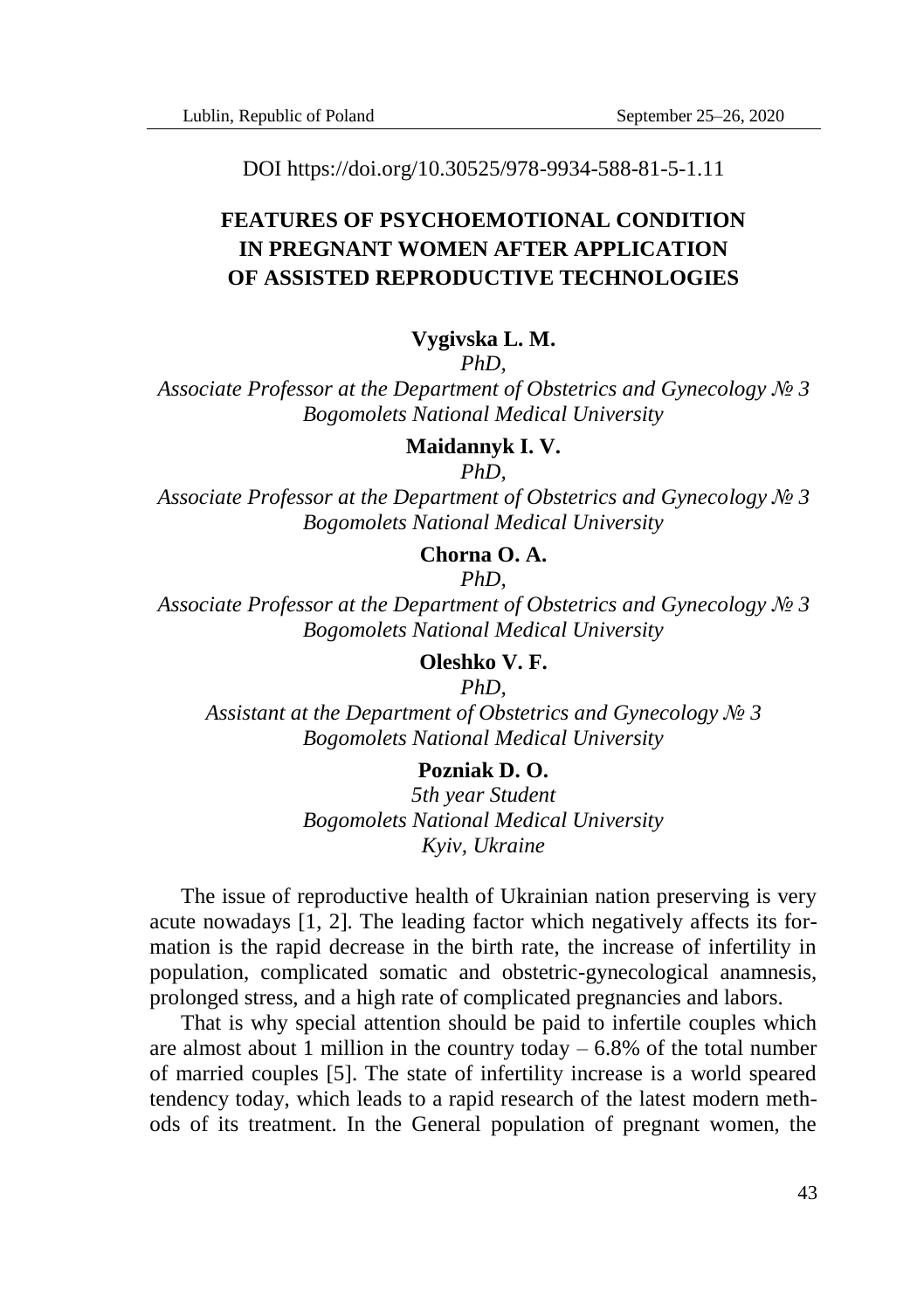proportion of women whose pregnancy became as the result of the Assisted Reproductive Technologies (ART) application has increased [4, 9, 10].

The ART introduction in the daily practice of infertility treatment has improved demographic indicators and increased the birth rate in Ukraine more than for four times in recent years [7]. At the same time, pregnancy resulting from the ART application usually has a high risk of a complicated course with the development of placenta-associated complications: miscarriage and prematurity, preeclampsia, fetal growth retardation, and fetal distress [1, 2].

The psychoemotional condition of the pregnant woman is of particular importance for prolonging pregnancy and the normal course of labor [8]. There is no doubt about the negative impact of chronic stress on the pregnancy course in woman with a history of infertility. Violation of adaptive mechanisms which are aimed at restructuring of the functional systems during pregnancy and before labors contributes to an increase in the frequency of obstetric and perinatal complications [3, 4].

The Purpose of Research: to study the features of the psychoemotional condition in pregnant women after assisted reproductive technologies application in the dynamics of pregnancy

Materials and Methods of research. 130 pregnant women of two clinical groups were comprehensively examined in the dynamics of prospectivestudy: the main group consisted of 80 women with a history of endocrine infertility who successfully completed the ART treatment cycle, and the control group consisted of 50 pregnant women with spontaneous fertilization. All pregnant women of the study groups were examined in accordance with the quality standards of the Ministry of Health of Ukraine Order No. 417 from 15.07.2011 "Guidelines for providing outpatient obstetric and gynecological care"

In order to determine the psychoemotional condition of pregnant women in the study groups, a clinical interview was conducted in the screening mode by STAI questionnaires and the "Pregnant woman attitude Test" according to the I. V. Dobriakov's method [6].

The Results of Research. According to the results of the studies, the average age of pregnant women in the main  $(26.7\pm1.8 \text{ years})$  and control  $(28.5\pm4.3 \text{ years})$  groups did not have significant differences (p $>0.05$ ). In the vast majority of pregnant women in the main group  $-69$  cases (86.3%), infertility was the result of the long-term course of polycystic ovary syndrome (PCOS), in particular, against the background of hyperandrogenism of mixed genesis  $-8$  cases (10.0%). The proportion of genital endometrio- $\sin$  – 7 cases (8.6%) and hyperprolactinemia – 4 cases (5.0%) in the struc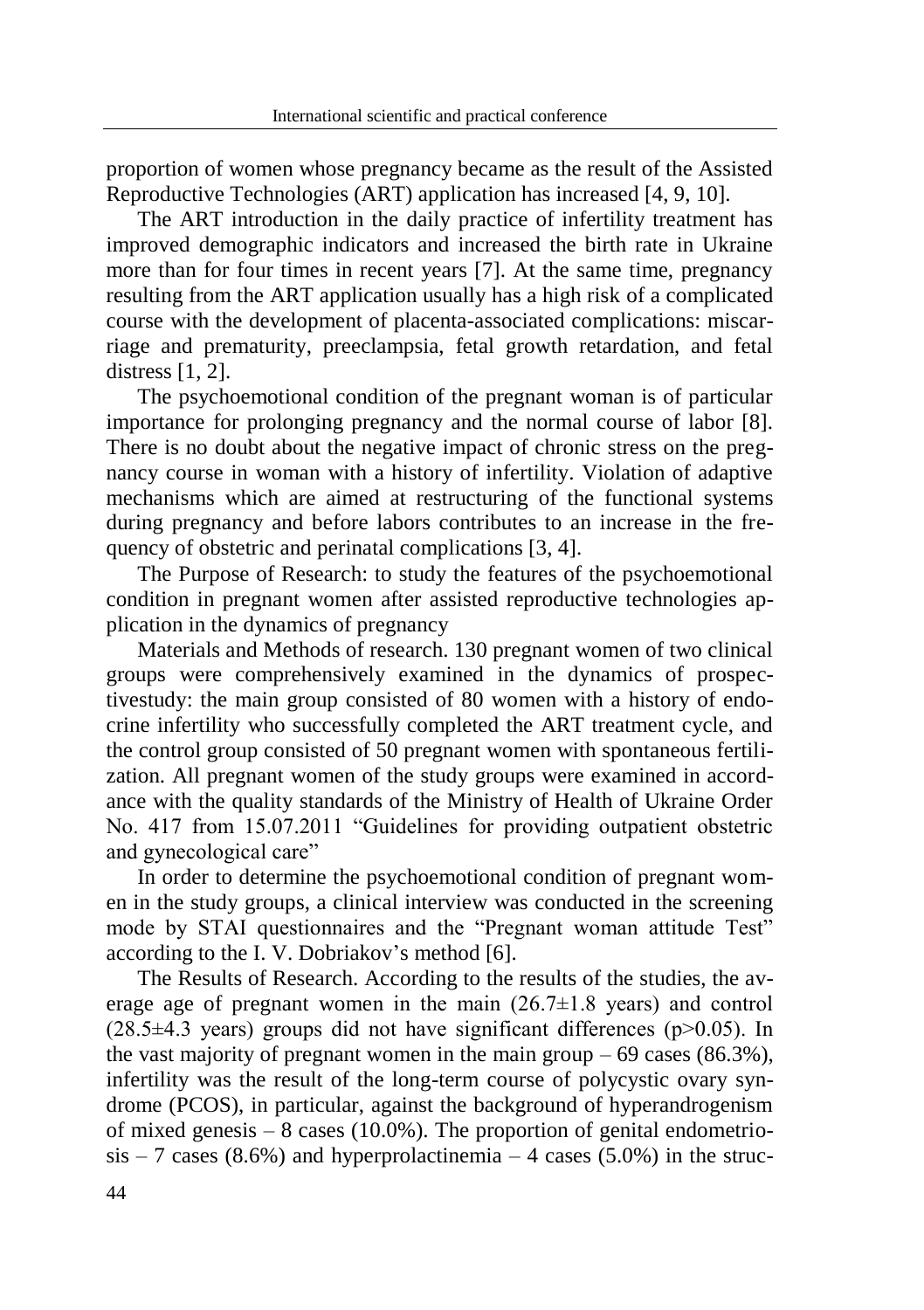ture of infertility causes in women of the main group did not differ significantly. The main group was dominated by women with secondary infertility (60.0%), who had a history of early spontaneous miscarriages in 72.9% of cases (35 women), 8 women (16.7%) had a miscarriage that did not take place, and 5 women (10.4%) had an artificial abortion. The period of infertility in observed women ranged from 3.8 to 7.3 years and was in average 5.6±2.3 years. In women with infertility due to PCOS and genital endometriosis, the duration of infertility period was prolonged because of a combination of hormonal and surgical treatment.

For pregnant women with a history of infertility, a long period of treatment which occurred with the use of combined and valuable methods, and pregnancy is associated with ART application, a condition of chronic stress is characteristic.

According to the results of the STAI test, the average Reactive Anxiety (RA) score in the main group exceeded the same indicator of the control group by an average of 2.1 times and amounted to 51. Low RA level was typical for 24 (30.0%), medium RA for 15 (18.8%), and high RA for 41 (51.2%) pregnant women of the main group. Among the control group women prevailed pregnants with low RA score  $-26$  (52.0%; p<0.05). The proportion of control group pregnant women with moderate and high RA reached  $34.0\%$  (17 cases) and  $14.0\%$  (7 cases) (p<0.05) respectively. In accordance with the test results, a significant difference was found in the Personal Anxiety (PA) – 52 and 31 points. A low PA level was observed in every third pregnant woman in the main group (33.8%; in the control group  $-66.0\%$ ; p<0.05), medium PA – in almost every second (46.3%; in the control group – 22.0%; p<0.05), which is almost 2 times higher than in control group pregnant women. The frequency of high PA in pregnant women in the main group also exceeded the control group values and was 20.0% (control group-12%; p<0.05).

According to the I.V. Dobriakov's test results, a moderate and high PA and RA levels was detected in pregnant women of the main group. For 8 (10.0%) women who became pregnant as a result of ART application the optimal Psychological Component of Gestational Dominant (PCGD) was typical, hypogestognosic type – in 28 (35.0%), euphoric – in 26 (32.5%), anxious – in 12 (15.0%) and depressive – in 6 (7.5%) –pregnant women. In control group pregnant women the optimal PCGD type was registered in 27 (54.0%; p<0.05), euphoric – in 7 (14.0%), and hypogestognosic – in 16 (32.0 %) cases. Other types did not score enough points and were not taken into account during the results calculation.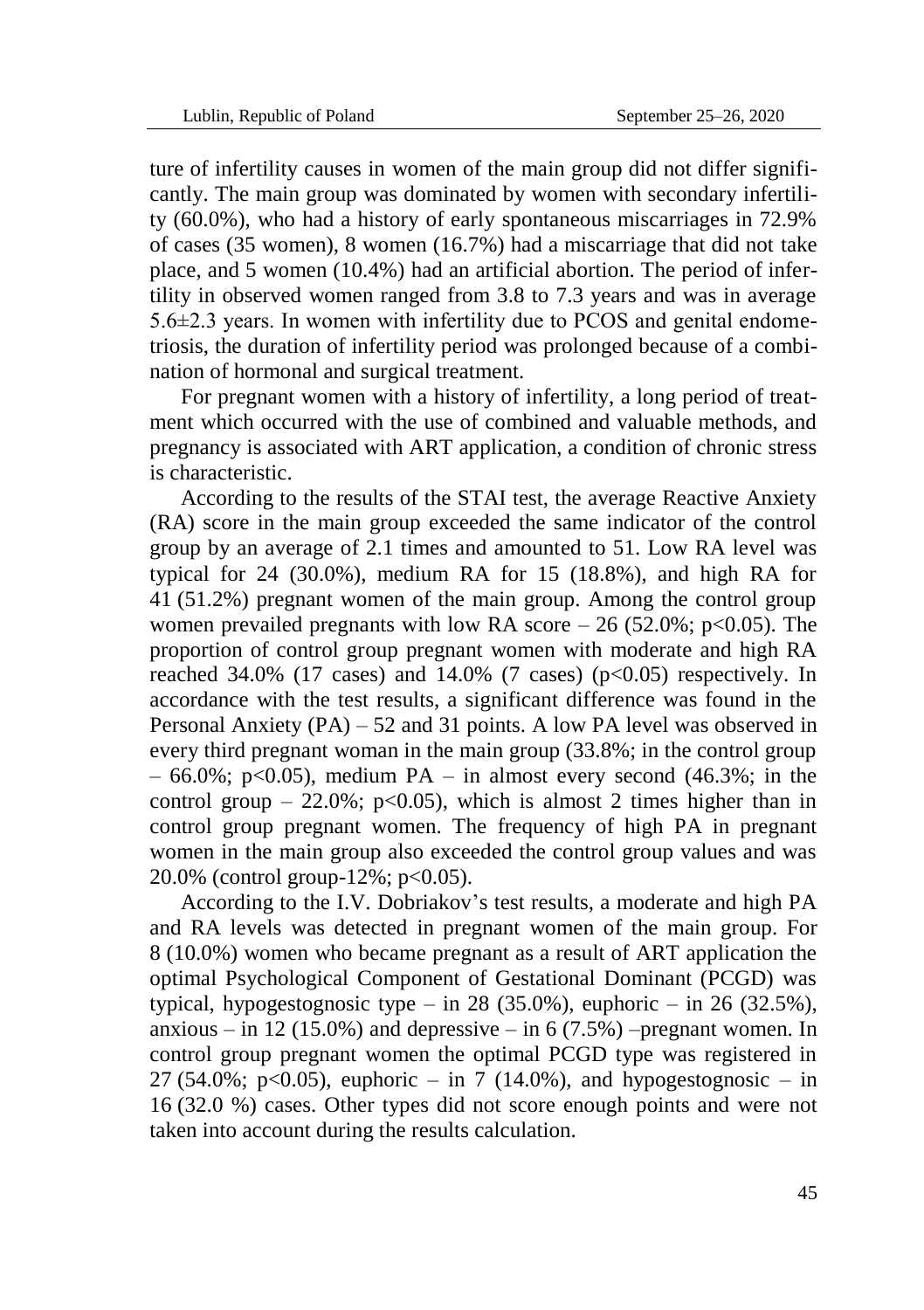Conclusions. The results of the conducted studies confirm that in the main group pregnant women compensatory and adaptive mechanisms of pregnancy regulation can most likely activate the biosynthesis of stressassociated hormones.

The results of STAI survey indicated medium and high levels of personal and reactive anxiety in the main group women, which has a pathological effect on the course of pregnancy and gestational dominant formation.

For the vast majority of the main group pregnant women were characteristic hypogestognosic  $-35.0\%$  and euphoric  $-32.5\%$  PCGD types which confirm the presence of neuropsychic and affective disorders.

For women whose pregnancy become as a result of ART cycles application, it is advisable to conduct psychologist and psychotherapist consulting in order to correct the identified disorders and improve the perinatal consequences.

#### **References:**

1. Адамов М.М. Вагітність і пологи після застосування допоміжних репродуктивних технологій, виконаних за відсутності та наявності маткових труб. *Здоровье женщины*. 2011. 5. 159–160.

2. Александрова Н.В., Баев О.Р., Иванец Т.Ю. Преждевременные роды при беременности, наступившей с использованием вспомогательных репродуктивных технологий. Пути профилактики. *Акушерство и гинекология.* 2012. 4 (2). 33–38.

3. Анчева І.А. Психопрофілактика стресу під час вагітності та пологів. *Здоровье женщины.* 2017. 5(121). 32–34.

4. Астахов В.М., Билим А.В. Особливості перебігу вагітності, пологів та післяпологового періоду у жінок зі змішаною інфекцією геніального тракту в анамнезі. *Педіатрія, акушерство та гінекологія.*  2011. (3). 85–89.

5. Вигівська Л.М., Никонюк Т.Р., Ковалюк Т.В., Ластовецька Л.Д. Стан системи гемостазу та ендотеліального статусу у вагітних після застосування ДРТ. *Зб. пр. Асоціації акушерів-гінекологів України.* 2016. (2). 109–114.

6. Добряков И.В., Прохоров В.Н., Прохорова О.В. Психологическая диагностика в перинатальной психологии. Диагностика в медицинской (клинической) психологии: современное состояние и перспективы. *Коллективная монография*. 2016. 118–132.

7. Лесовська С.Г. Стан впровадження допоміжних репродуктивних технологій в Україні. *Слово о здоровье*. 2017. 8. 12–16.